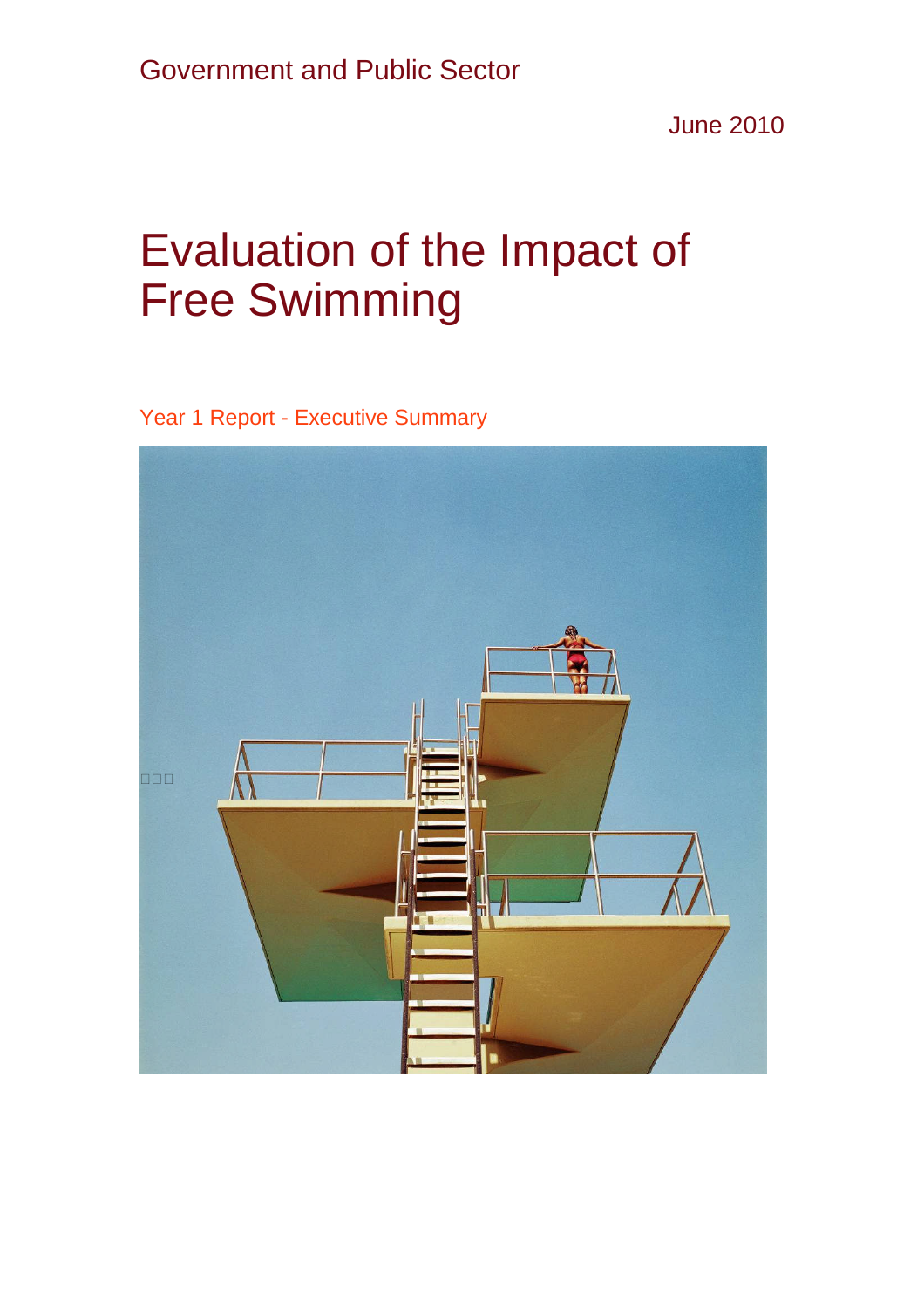This is an independent evaluation report carried out by PricewaterhouseCoopers LLP and commissioned by the funders of the Free Swimming Programme:

Department for Culture, Media and Sport Department of Health Department for Children, Schools and Families (now Department for Education) Department for Work and Pensions Communities and Local Government Sport England Amateur Swimming Association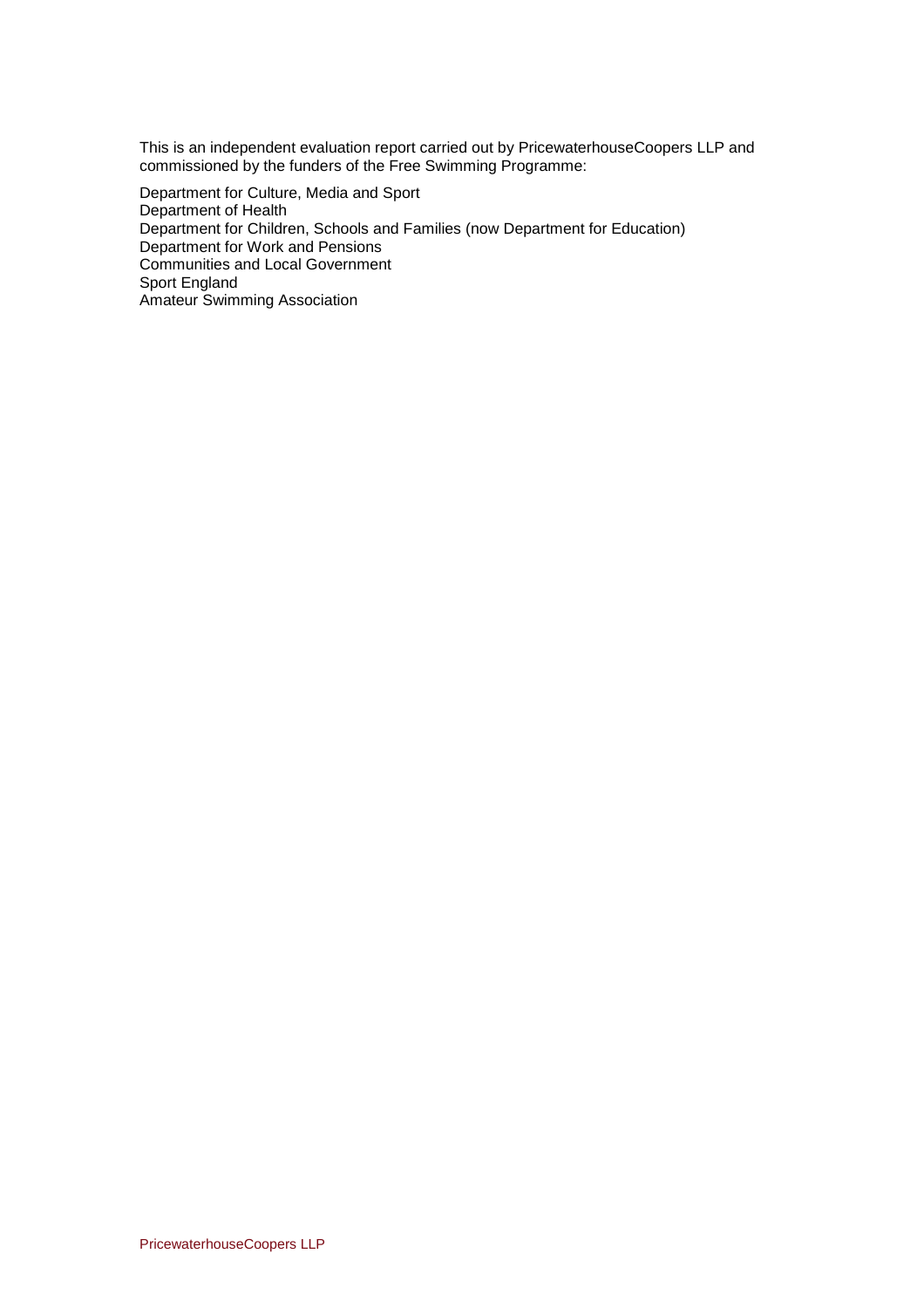# Executive Summary

## **Introduction**

#### **Terms of reference**

Following the announcement of the Free Swimming Programme (FSP) in June 2008, PricewaterhouseCoopers LLP (PwC) was commissioned by Sport England in April 2009 to undertake a two year evaluation of the FSP in England. The aim of the evaluation is to assess:

- The impact of the FSP, specifically the extent to which it has increased the number of swims and the number of swimmers;
- The lessons learned, in particular evidence of what works, how, in what context and for whom; and
- The benefits and value for money of the FSP, focusing on the health and consequent economic benefits of swimming participation.

This executive summary assesses the impact of the FSP during its first year between April 2009 and March 2010.

## **Context**

The FSP is one of the ways in which the Government plans to deliver the objectives of its Legacy Action Plan (LAP) for the London 2012 Olympic and Paralympic Games. Specifically, it focuses on the objectives of getting more adults active and providing young people with more physical education and sporting opportunities.

The Programme is funded by five government departments: the Department for Culture, Media and Sport (DCMS), the Department of Health (DH), the Department for Children, Schools and Families (now the Department of Education (DfE)), the Department for Work and Pensions (DWP) and the Department for Communities and Local Government (CLG). It also benefits from investment and resource from Sport England (SE) and the Amateur Swimming Association (ASA), which manages a team of County Swimming Coordinators (CSCs).

The £140m funding for the FSP over the two year period is divided into four 'pots'. These consist of revenue funding for those aged 60 and over (£15m per year), revenue funding for those aged 16 and under (£25m per year), capital funding for dissemination in Year 1 (£10m) and further capital funding for dissemination through a bidding process in the two year period (£25m per year). In addition, some local authorities (LAs) have contributed additional funding to ensure delivery of the FSP.

Over the first year of the Programme, 261 LAs took up the Programme, including five which have no pools: 197 LAs have offered free swimming to those aged 60 and over and to those 16 and under, and a further 64 LAs have offered free swimming only to those aged 60 and over.

## **Context**

Evidence from the Active People Survey (APS) shows that, whilst swimming remains the most popular sport with 3.2 million adults (7.6% of the population) taking part in at least one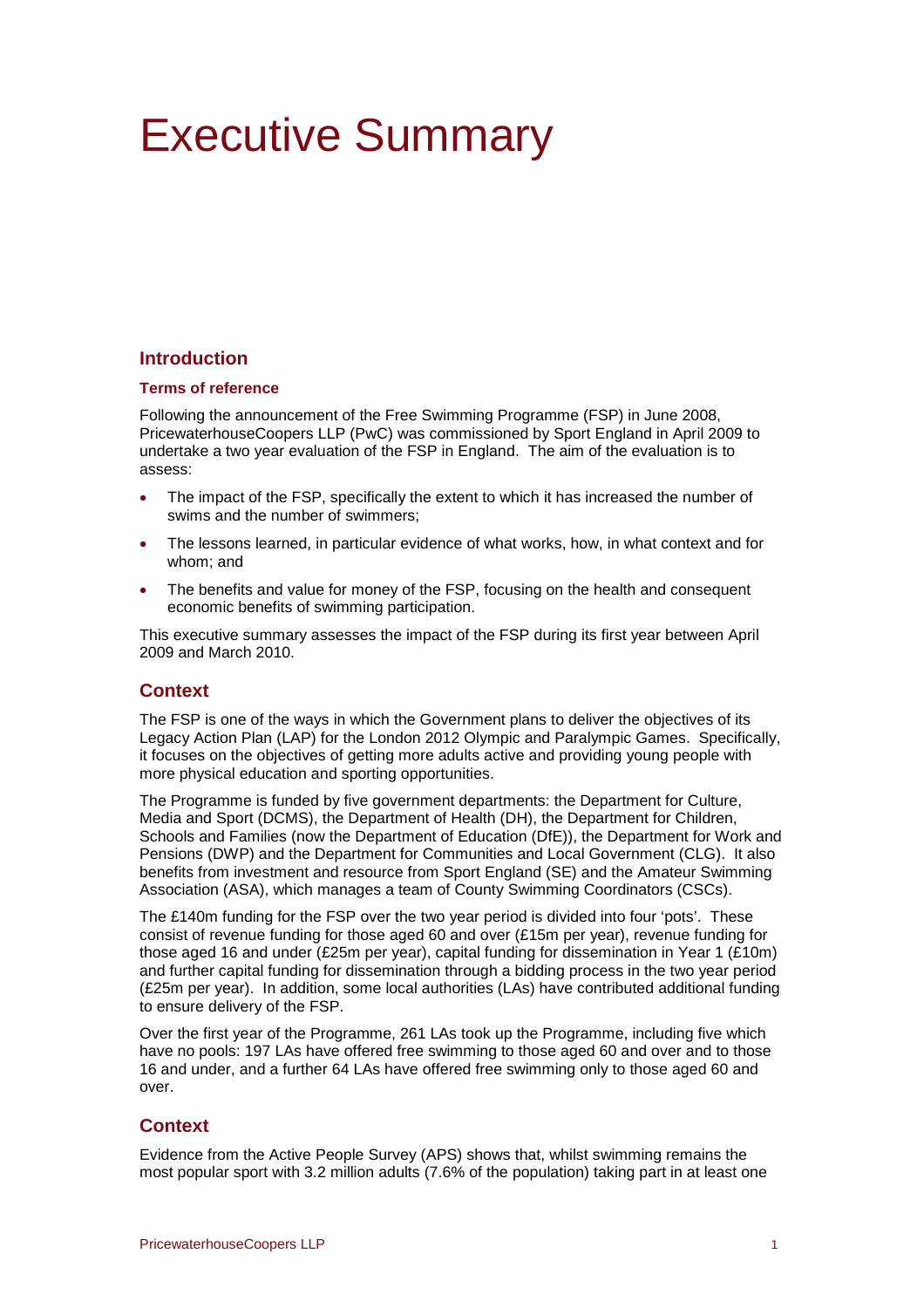30 minute session of at least moderate intensity per week, the level of participation has tended to decline over the last three waves of the APS, which started in October 2005. This is despite evidence from the APS showing that latent demand for swimming is the highest of all sports: around 5.4 million adults (12.9%) said that they would like to participate in swimming, or participate more often.

The DH recommends that adults undertake 30 minutes of physical activity a day on five days of the week to unlock the health benefits of physical activity and that children and young people should spend at least 60 minutes a day, every day of the week1. Evidence from the Health Survey for England 2008 suggests that the level of physical activity undertaken by both age groups falls short of this<sup>2</sup>: only 39% of men and 29% of women aged 16 and over reach the recommended level and only 32% of boys and 24% of girls aged between 2 and 15 achieve the Department's recommended level of physical activity.

## **Approach**

Our approach to the evaluation has involved collection and analysis of evidence through a range of mechanisms:

- Collation of monitoring data on the number of free swims undertaken in each LA at each participating centre by those aged 60 and over and those aged 16 and under;
- Analysis of data from the APS;
- Two waves of an online survey (undertaken by Research Now) of 4,000 members of the population in the two target age groups to assess participation in and attitudes towards swimming and free swimming;
- Two rounds of case study visits, based on LAs and CSCs throughout England, which explored four themes: marketing of the FSP, the financial impact of the Programme, the impact of CSCs and free swimming lessons;
- A programme of interviews with non-participating local authorities to understand the reasons behind their decision not to participate and their views of the FSP; and
- A literature review to assess the health impacts of exercise and the associated economic impacts.

## **Impact of the Free Swimming Programme**

#### *Awareness of the Programme*

Levels of awareness of the FSP play a role in driving participation in the FSP and, therefore, its net impact. Figure 1 shows levels of awareness of the FSP. Those aged 60 and over were most aware of the FSP whilst those aged 16 were least aware of the Programme.

#### *Participation in the Programme*

Evidence from the monitoring data submitted monthly by each LA shows the number of free swims which have been taken throughout England. The APS also provides a basis for estimating the overall number of free swims undertaken as well as the number of (free) swimmers<sup>3</sup>. The results of both analyses are summarised in Table 1. Despite differences between the two sources, they show a similar seasonal pattern, and that more free swims have been undertaken by people aged 16 and under than by those aged 60 and over.

<sup>&</sup>lt;sup>1</sup> Department of Health, (2004) *At least five a week*, [Online] London: Department of Health. Available at: http://www.dh.gov.uk/en/Publicationsandstatistics/Publications/PublicationsPolicyAndGuidance/DH\_4080994 [Accessed 18 October 2009]. 2

The NHS Information Centre (2009) *Health Survey for England 2008,* [Online] England: The Health and Social Care Information Centre. http://www.ic.nhs.uk/webfiles/publications/HSE/HSE08/HSE\_08\_Summary\_of\_key\_findings.pdf [Accessed 11 January 2010].

 $3$  We have also used the online survey to estimate the number of free swims undertaken by each swimmer as a basis for inferring the number of free swimmers from data on the number of free swims.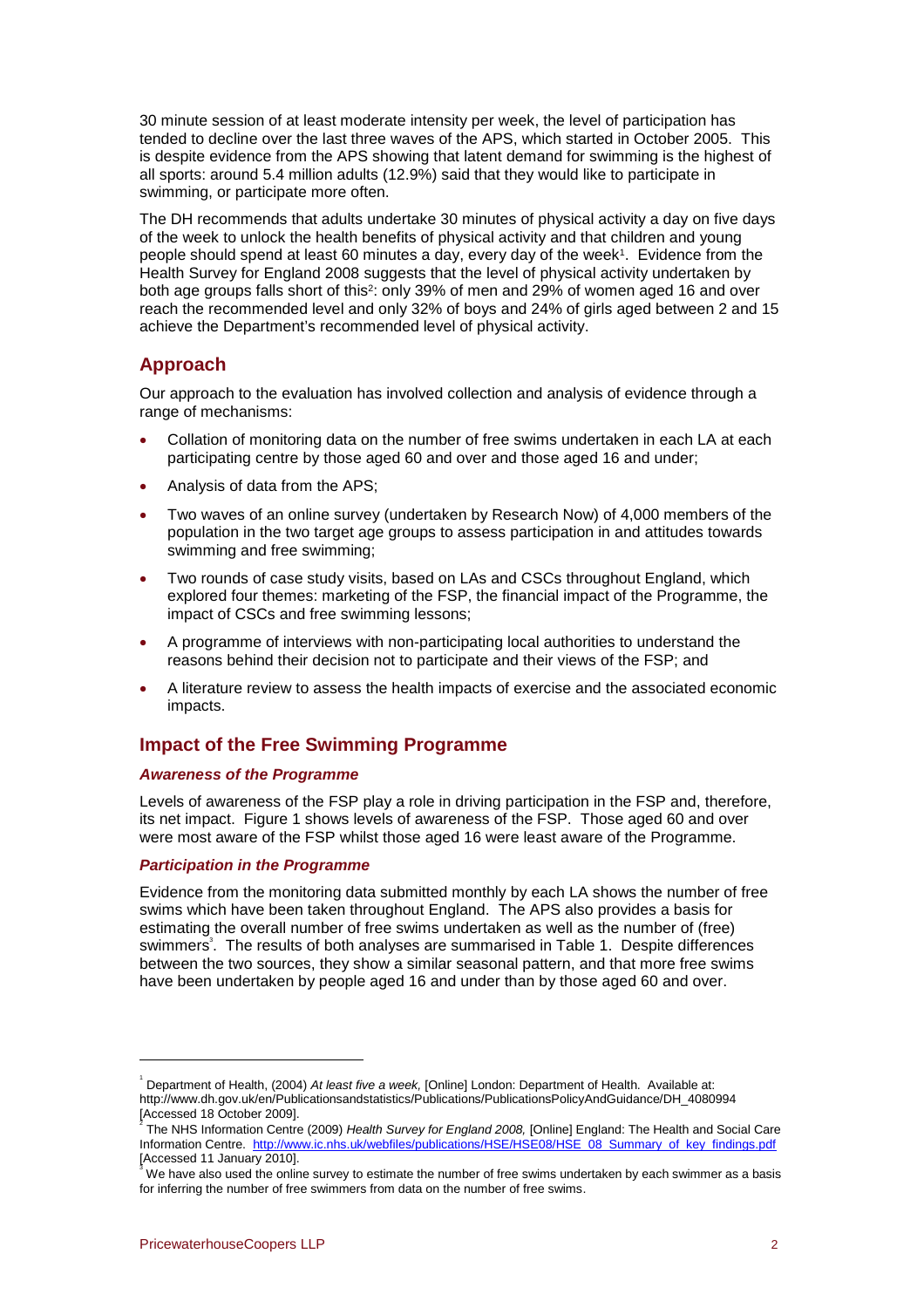



*Source: Analysis of data from APS 3 and APS 4* 

### **Table 1: Number of free swims undertaken in participating pools (millions)**

|                                                                                  | APS 3 (Q3) | <b>APS 3 (Q4)</b> | <b>APS 4 (Q1)</b> | <b>APS 4 (Q2)</b> |
|----------------------------------------------------------------------------------|------------|-------------------|-------------------|-------------------|
| 60 and over                                                                      |            |                   |                   |                   |
| Number of free swims (monitoring<br>data)                                        | 1.65       | 1.95              | 1.66              | 1.73              |
| Number of free swims (APS data<br>extrapolated to population level) $4$          | 1.43       | 2.26              | 2.07              | n/a               |
| 16 and under                                                                     |            |                   |                   |                   |
| Number of free swims (monitoring<br>data)                                        | 2.99       | 4.06              | 1.74              | 2.29              |
| Number of free swims (APS data<br>extrapolated to population level) <sup>5</sup> | 3.73       | 6.75              | 5.48              | n/a               |

*Source: Local authority monitoring data/APS* 

#### *Net impact of the Free Swimming Programme*

Our assessment of the net impact of the Programme uses the findings from the two waves of the online survey to assess the scale of each element of additionality. Our findings are summarised in Table 2 for each of the two target age groups. Our analysis shows that the level of additionality varies between age groups: for those aged 60 and over, we estimate additionality at 21.4% whereas for those aged 16 and under additionality is greater (49.8%). The main reason for the difference is that free swimmers aged 16 and under are more likely to be accompanied by other (paying) swimmers, although these swimmers are not all in the target age groups. In both age groups, nearly 90% of free swimmers indicated their intention to continue swimming.

 $^{4}$  Based on a population of 11,324,200 people aged 60 and over and 12,364,400 people aged 16 and under– 2008 mid-year population estimates. 5

Based on a population of 11,324,200 people aged 60 and over and 12,364,400 people aged 16 and under– 2008 mid-year population estimates.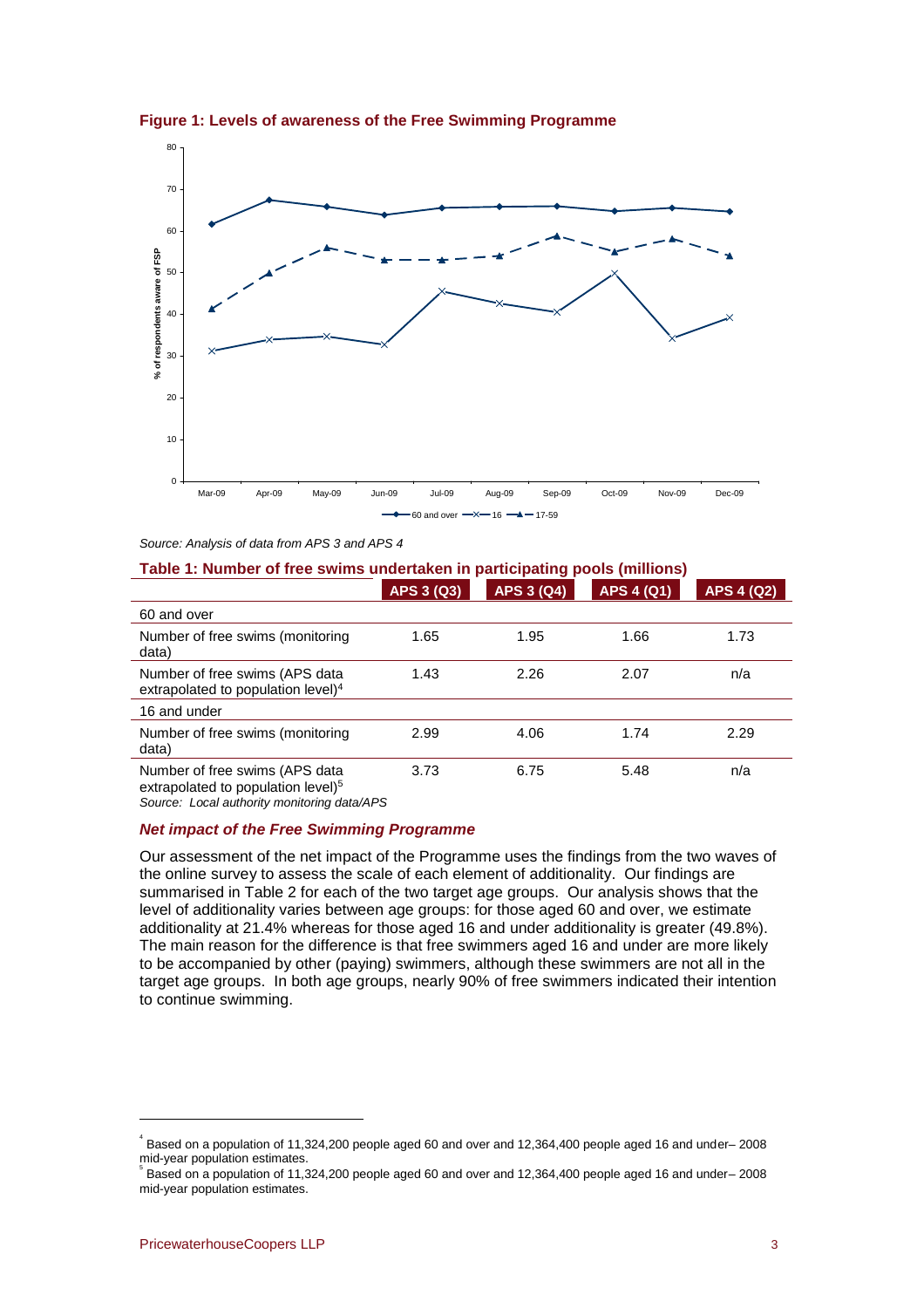|                                             | 60 and over age group |                            | 16 and under age group |                            |
|---------------------------------------------|-----------------------|----------------------------|------------------------|----------------------------|
|                                             | <b>Nov / Dec 2009</b> | <b>April / May</b><br>2010 | <b>Nov / Dec 2009</b>  | <b>April / May</b><br>2010 |
| Deadweight <sup>6</sup>                     | 53.5% - 79.3%         | 82.5%                      | 56.2% - 84.8%          | 72.9%                      |
| Displacement /<br>substitution <sup>7</sup> | 8.7%                  | 6.3%                       | 14.5%                  | 8.2%                       |
| Wider effects (multipliers)                 | 22.8%                 | 30.4%                      | 76.4%                  | 100.0%                     |
| Net effect                                  | 19.8%-44.6%           | 21.4%                      | 24.2%-69.8%            | 49.8%                      |
| Sustainability <sup>8</sup>                 | 89.6%                 | 89.6%                      | 84.8%                  | 88.6%                      |

#### **Table 2: Estimated elements of additionality associated with the Free Swimming Programme**

*Source: Analysis of online survey data* 

Using the results in Table 2, we have estimated the number of net additional swims and swimmers for each of the target age groups (see Table 3). For those aged 60 and over, we estimate that there have been around 1.5 million net additional swims over the first year of the FSP by about 23,000 net additional swimmers. For those aged 16 and under, there have been around 5.5 million net additional swims and just under 115,000 net additional swimmers.

#### **Table 3: Estimated net number of free swims and free swimmers**

|                                                                                             | 60 and over | 16 and under |
|---------------------------------------------------------------------------------------------|-------------|--------------|
| Number of free swims reported from local authority monitoring<br>data (million, $Q1 - Q4$ ) | 6.99        | 11.09        |
| Number of free swims undertaken per month ('000, $Q1 - Q4$ )                                | 582.3       | 923.9        |
| Average number of free swims undertaken per swimmer per<br>month based on online survey     | 5.42        | 4.03         |
| Number of net additional swimmers based on online survey                                    | 21.4%       | 49.8%        |
| Number of net additional swimmers per month ('000) <sup>9</sup>                             | 23.0        | 114.1        |
| Number of net additional swims (million)                                                    | 1.49        | 5.52         |

*Source: Analysis of online survey data and monitoring data* 

#### *Impact of Free Swimming Lessons*

There is limited evidence of the impact of the free swimming lessons offered as part of the FSP. Data provided by the ASA show that, to date, applications have been received to deliver 48,661 new swimmers via free swimming lessons, including 20,000 swimmers from schools delivering Key Stage 3. By March 2010, 18,399 new swimmers were recorded as having taken part in free swimming lessons across the nine regions in England. Further swimmers are thought to have taken part over the first year of the Programme, but the monitoring data for these lessons has not yet been returned.

 $\degree$  The question used to estimate deadweight was amended between the first and second waves of the online survey so that respondents were asked to attribute a probability to the likelihood that they would have swum anyway in the absence of the FSP.

The question within the online survey used to measure displacement / substitution was amended for the second wave of the survey so that the number of respondents who had completely stopped other physical activities due to increased swimming could be identified separately from those who had partially reduced their level of physical activity.

Based on the number of respondents who expect to continue to spend as much time taking part in sports and recreational physical activities over the next 12 months.

It should be noted that there is the potential for the same swimmers to keep swimming for free each month. Consequently, the level of net additional swimmers each month may be lower as the programme develops. We assume that those who identify themselves as swimmers are similar in background and characteristics to those who swam in previous months.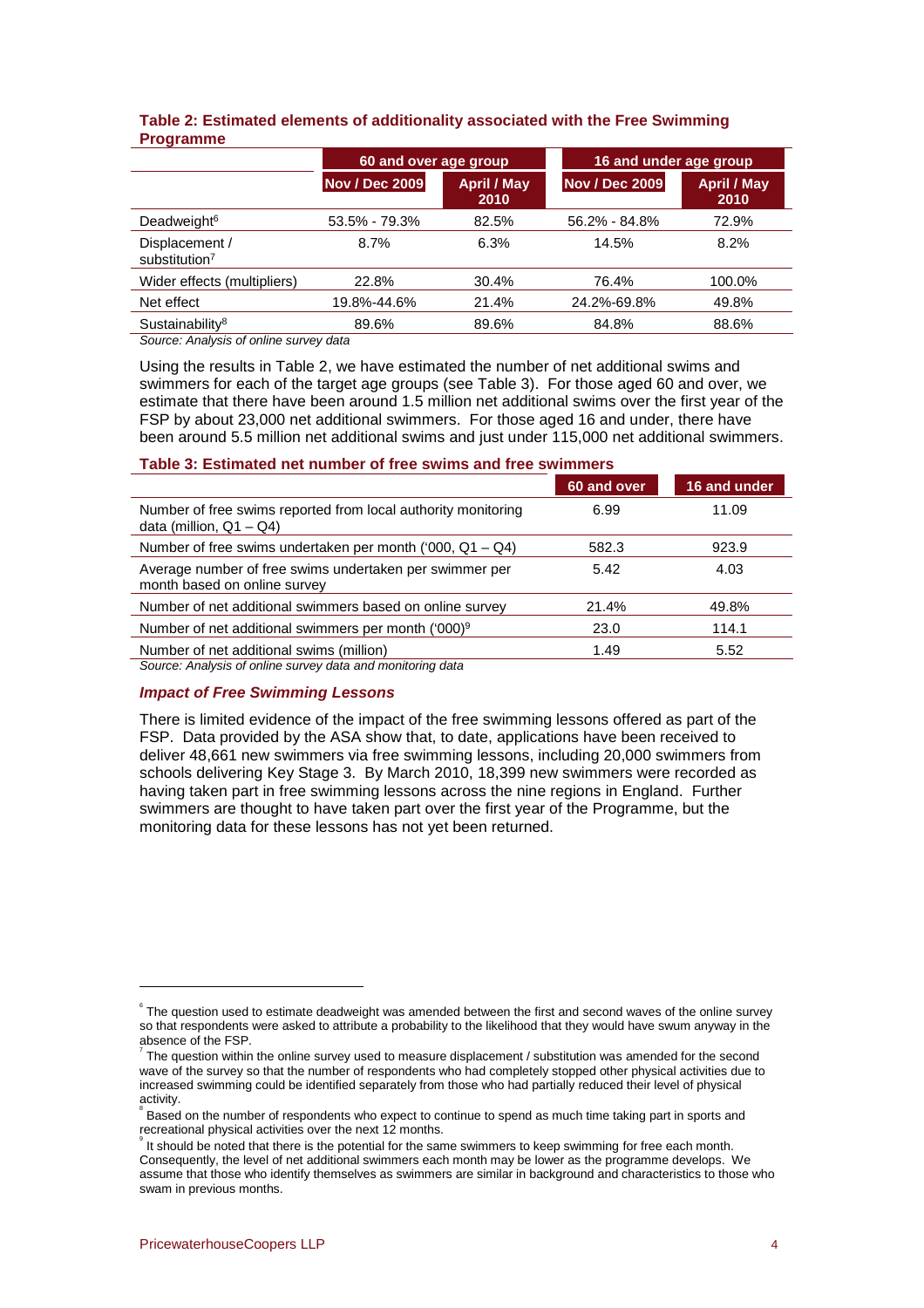## **Lessons learned**

We have summarised the key conclusions and lessons learned from our qualitative research in Table 6.

| Table 4: Key lessons learned              |                                                                                                                                                                                                                                                                                                                                                                                                                  |  |  |  |
|-------------------------------------------|------------------------------------------------------------------------------------------------------------------------------------------------------------------------------------------------------------------------------------------------------------------------------------------------------------------------------------------------------------------------------------------------------------------|--|--|--|
| <b>Thematic area</b>                      | <b>Conclusion or lesson learnt</b>                                                                                                                                                                                                                                                                                                                                                                               |  |  |  |
| Awareness of the<br><b>FSP</b>            | All LAs had a good level of awareness of the free swimming aspect of the<br>$\bullet$<br>Programme                                                                                                                                                                                                                                                                                                               |  |  |  |
|                                           | Non-participating authorities were not always aware of the availability of<br>$\bullet$<br>capital grants and grants for free swimming lessons when they made their<br>decision on participation                                                                                                                                                                                                                 |  |  |  |
|                                           | The timing of the initial decision making process was difficult and, in some<br>$\bullet$<br>cases, was adversely affected by non-availability of key staff over the<br>summer holiday period                                                                                                                                                                                                                    |  |  |  |
| Decision making<br>process                | The financial impact tended to be the key factor in the LA decision to<br>$\bullet$<br>participate in the FSP, although it was not the only factor                                                                                                                                                                                                                                                               |  |  |  |
|                                           | Many LAs would have preferred an approach whereby grant funding was<br>٠<br>based on a targeted approach or on swimming pool usage figures                                                                                                                                                                                                                                                                       |  |  |  |
|                                           | Some non-participating LAs felt they would have participated if the<br>$\bullet$<br>requirements of the FSP could have been tailored further to suit local<br>circumstances (e.g. being able to offer the FSP to those aged 16 and under<br>only or to specific populations from deprived areas within the LA)                                                                                                   |  |  |  |
| Marketing activities                      | LAs highlighted a lack of specific guidance from central government<br>$\bullet$<br>departments with regard to promotion and marketing $-$ this has led to a<br>mixed approach to marketing and, in some areas, minimal activities                                                                                                                                                                               |  |  |  |
|                                           | There were some examples of good practice in marketing activities,<br>$\bullet$<br>including some that could be considered low cost options, however, this was<br>not widespread. Consideration should be given to spreading such<br>approaches to encourage further increases in participation in free swimming<br>amongst the target groups by learning from good practice already developed<br>by LAs to date |  |  |  |
|                                           | In general, in areas where high levels of marketing activities had taken<br>$\bullet$<br>place, the increase in uptake of the FSP has been more pronounced                                                                                                                                                                                                                                                       |  |  |  |
|                                           | Few LAs have specific plans for future marketing activities, although many<br>$\bullet$<br>would appreciate further guidance                                                                                                                                                                                                                                                                                     |  |  |  |
| Dealing with<br>unanticipated<br>outcomes | LAs have experienced a range of unanticipated outcomes as a result of<br>$\bullet$<br>participating in the FSP which they have had to be overcome                                                                                                                                                                                                                                                                |  |  |  |
|                                           | These include higher than expected administration costs (including the cost<br>$\bullet$<br>of re-issuing free swimming cards), reduced demand for paid swimming<br>lessons and some negative reports about children's behaviour                                                                                                                                                                                 |  |  |  |
| Impact of CSCs                            | Time is required in order to allow CSCs to build effective relationships with<br>$\bullet$<br>partners                                                                                                                                                                                                                                                                                                           |  |  |  |
|                                           | There is a need to focus on key areas in Year 2 where performance is<br>٠<br>behind target                                                                                                                                                                                                                                                                                                                       |  |  |  |
|                                           | There is a desire to share best practice amongst CSCs and operators and<br>$\bullet$<br>also to plan effective exit routes from lessons to encourage ongoing<br>participation                                                                                                                                                                                                                                    |  |  |  |
| Impact of free<br>swimming lessons        | Substantial time is required for planning and project management<br>٠                                                                                                                                                                                                                                                                                                                                            |  |  |  |
|                                           | Lack of pool capacity for lessons can be an issue - in some areas demand<br>٠<br>has outstripped supply and waiting lists have developed                                                                                                                                                                                                                                                                         |  |  |  |
|                                           | A friendly approach is important to new learners<br>٠                                                                                                                                                                                                                                                                                                                                                            |  |  |  |
| Perceptions of the<br><b>FSP</b>          | CSCs, LAs and operators rated free swimming lessons higher (average of<br>$\bullet$<br>eight or nine out of ten) than the overall FSP (average of seven out of ten)                                                                                                                                                                                                                                              |  |  |  |
|                                           | Free swimming lessons were seen as providing a more effective method for<br>$\bullet$<br>targeting and increasing participation                                                                                                                                                                                                                                                                                  |  |  |  |

*Source: PwC analysis*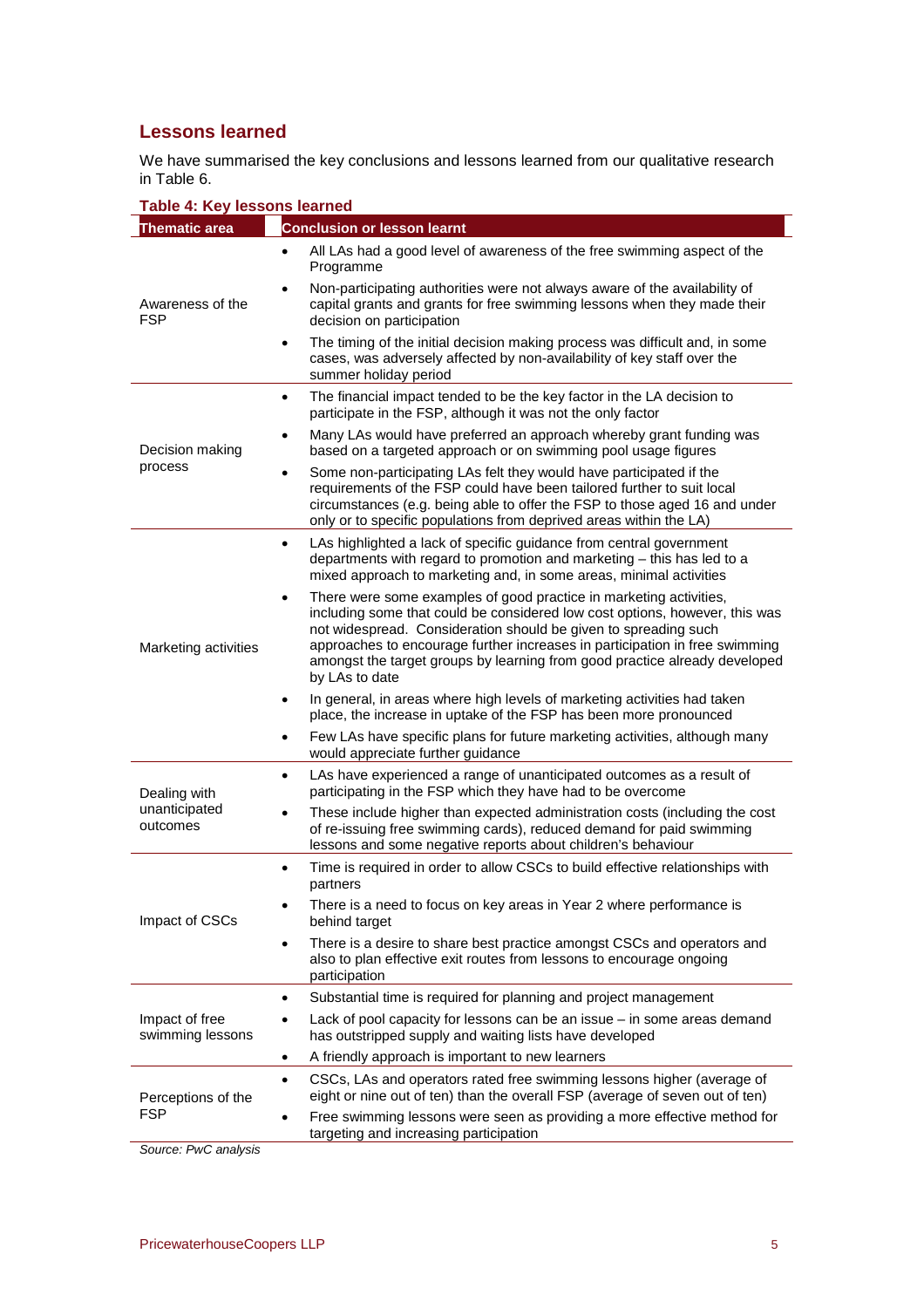## **Benefits and value for money of the Free Swimming Programme**

#### *Changes in levels of physical activity*

The findings from the latest online survey showed positive changes in the level of physical activity undertaken by those who had participated in free swimming: amongst those free swimmers aged 60 and over, the proportion of respondents who undertook at least 30 minutes of activity a day increased from 66.2% before the start of the FSP to 78.4% since the FSP was introduced whilst amongst those aged 16 and under, the proportion of free swimmers undertaking more than 60 minutes of physical activities increased from 20.7% to 32.9%.

Whilst the increase in activity levels amongst these respondents may not be entirely attributable to the FSP, it is likely that some of it is.

#### *Cost effectiveness and cost benefits of free swimming*

Table 5 sets out the cost effectiveness of the FSP over the first year. Our analysis compares the inputs from central government with the associated outputs and outcomes. Thus, it assesses the impact of the resources committed to funding free swimming for each of the two target age groups in Year 1 with the estimated net outputs presented in Table 5. Neither the costs of free swimming lessons and the capital funding programme nor any additional costs incurred by LAs (and other stakeholders) are included in the estimates.

#### **Table 5: Costs per net unit output**

| Number of net<br>outputs delivered | <b>Programme cost</b><br>$(\text{Em})$ | Cost per unit of<br>output (£) |
|------------------------------------|----------------------------------------|--------------------------------|
|                                    |                                        |                                |
| 1.49 million                       |                                        | 8.23                           |
| 22.971                             |                                        | 535                            |
|                                    |                                        |                                |
| 5.52 million                       |                                        | 3.55                           |
| 114,068                            |                                        | 172                            |
|                                    |                                        | 12.3<br>19.6                   |

*Source: PwC analysis* 

Estimating the potential economic benefits of the FSP is fraught with a series of methodological difficulties. We have, nevertheless, sought to assess the potential benefits from Year 1 of the free swimming element of the FSP. We have focused on estimating the avoided costs to the health service and loss of productive days. The results of our analysis suggest that the benefit cost ratio of the programme for those aged 60 and over is in the region of 0.53:1 and for those aged 16 and under is in the region of around 0.82:1. These results do, however, need to be treated with caution.

## **Areas for improvement**

Our evidence to date suggests that although the FSP has made some progress towards its objectives in terms of generating both net additional swims and swimmers, there is scope to build on this success in Year 2. We have identified a number of ways in which improvements could be made to the FSP:

- Put in place initiatives to reduce the level of deadweight experienced to date: this may include targeting non-swimmers through free swimming lessons and also making facilities more attractive to lapsed swimmers through the delivery of capital improvement projects;
- Provide clear, concise guidance (with regards to what works well) to LAs and CSCs on a timely basis, including where there are expectations in terms of marketing activities and any other expectations so as to drive growth in swimming on a year on year basis;
- Share good practice amongst LAs and CSCs (including non-participating LAs) by encouraging sharing and adoption of good practice universally to further drive uptake of swimming inter and intra-regionally;
- Ensure support is provided for CSCs in terms of additional training where required, and that materials and information is provided to them on a timely basis;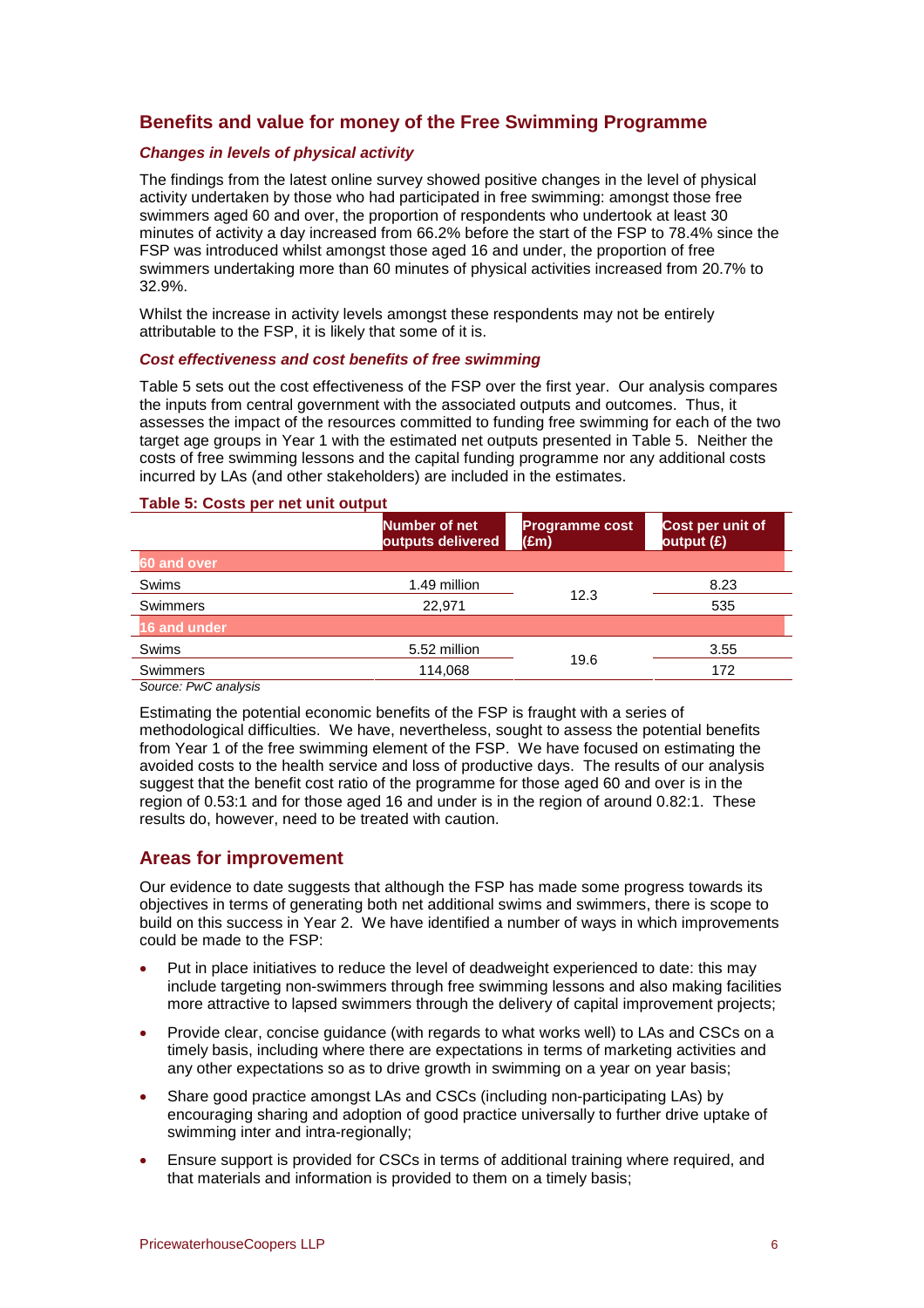- Continue to provide free swimming lessons on a scale that will enable key growth targets to be met, ensuring that mechanisms used for marketing and promotion of these lessons (and follow-on activities) are undertaken locally, regionally and nationally where possible; and
- Consider how the impact of the FSP should be sustained beyond the two year funding period set, communicating details on a timely basis to LAs to allow local plans to be developed in time for the current scheme ending in March 2011.